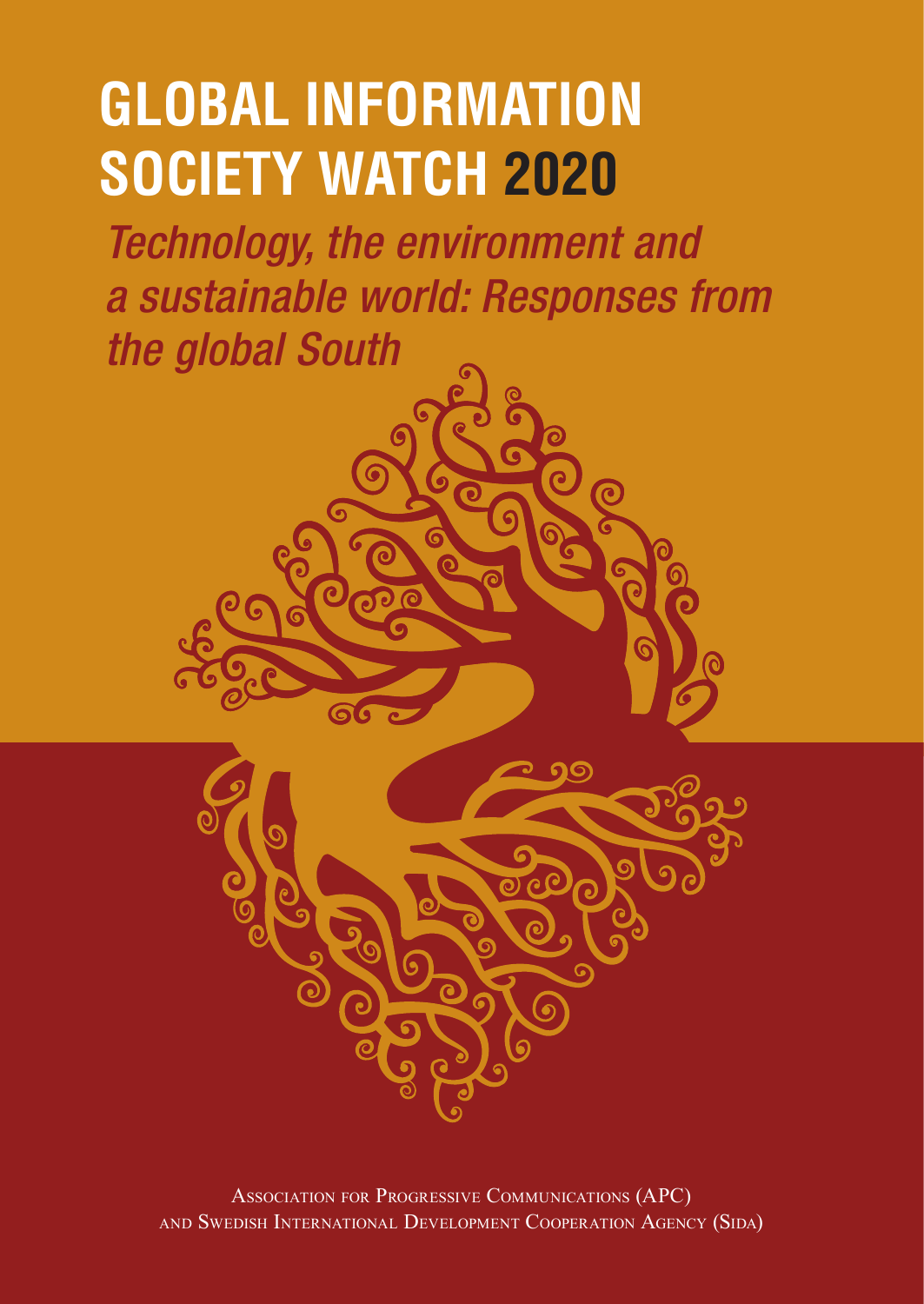#### Global Information Society Watch 2020

Technology, the environment and a sustainable world: Responses from the global South

#### **Operational team**

Valeria Betancourt (APC) Alan Finlay (APC) Maja Romano (APC)

#### **Project coordination team**

Valeria Betancourt (APC) Cathy Chen (APC) Flavia Fascendini (APC) Alan Finlay (APC) Leila Nachawati (APC) Lori Nordstrom (APC) Maja Romano (APC)

#### **GISWatch 2020 advisory committee**

Shawna Finnegan (APC) Carlos Rey-Moreno (APC) Jennifer Radloff (APC) Chat Garcia Ramilo (APC) Leandro Navarro (Pangea, Universitat Politècnica de Catalunya - UPC) Arun M. (SPACE Kerala) Florencia Roveri (Nodo TAU) Y. Z. Yaú (CITAD) Joan Carling (Indigenous Peoples Rights International)

**Project coordinator** Maja Romano (APC)

#### **Editor** Alan Finlay (APC)

**Assistant editor and proofreading** Lori Nordstrom (APC)

**Publication production support** Cathy Chen (APC)

**Graphic design** Monocromo

**Cover illustration** Matías Bervejillo



APC would like to thank the Swedish International Development Cooperation Agency (Sida) for their support for Global Information Society Watch 2020. Published by APC 2021 Creative Commons Attribution 4.0 International (CC BY 4.0) https://creativecommons.org/licenses/by/4.0/ Some rights reserved. Global Information Society Watch 2020 – web and e-book ISBN 978-92-95113-40-4 APC-202104-CIPP-R-EN-DIGITAL-330

Disclaimer: The views expressed herein do not necessarily represent those of Sida, APC or its members.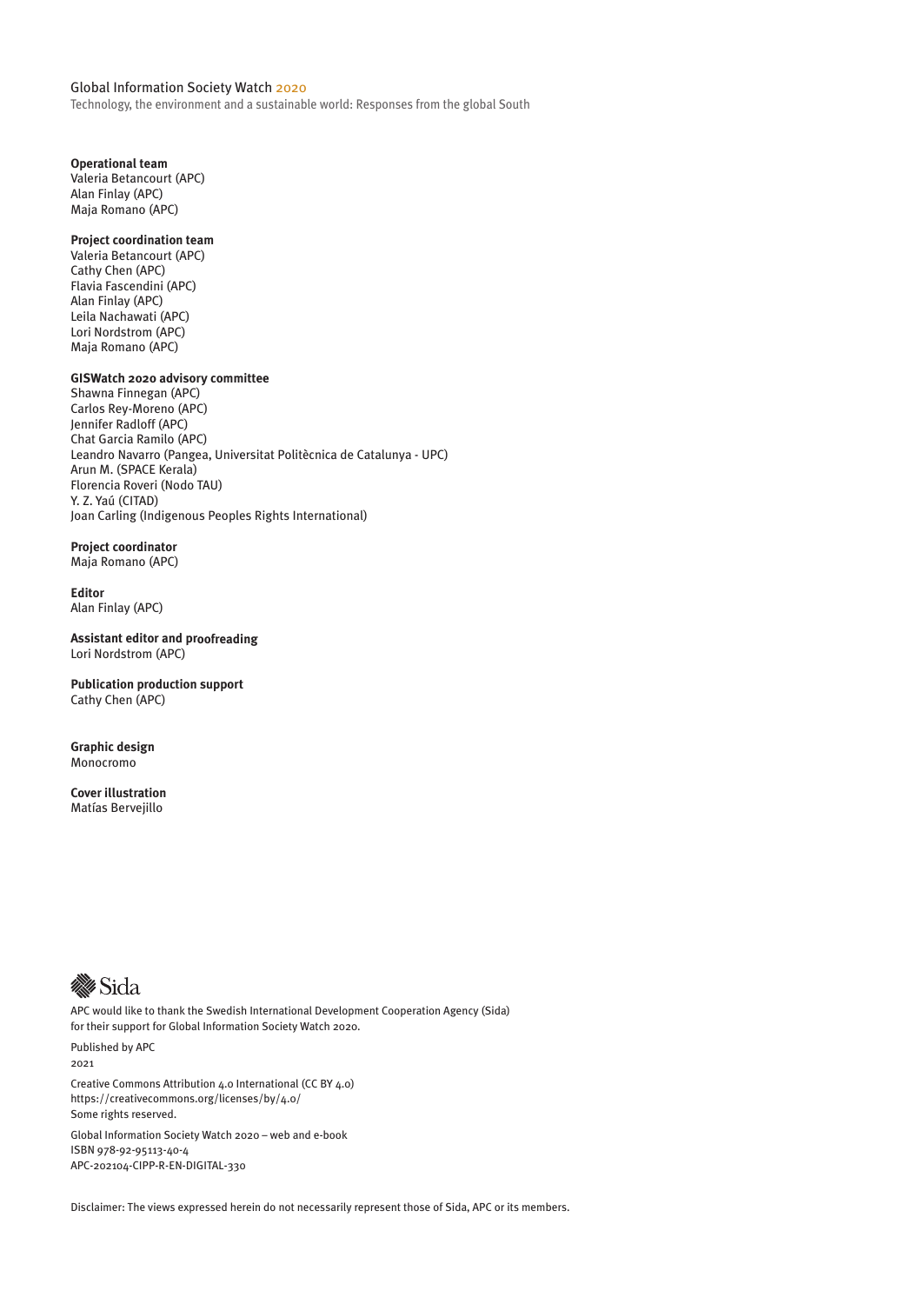### **ETHIOPIA**

#### CLIMATE TECHNOLOGIES IN ETHIOPIA: TOWARDS A CLIMATE-RESILIENT GREEN ECONOMY



**Internet Society (ISOC) – Ethiopia Chapter**  Abebe Chekol [abechekol@yahoo.com](mailto:abechekol@yahoo.com)

#### **Introduction**

Ethiopia is the fastest growing economy in the region, and, with over 112 million people (as of 2019),<sup>1</sup> the second most populous nation in Africa after Nigeria. The government's Climate-Resilient Green Economy (CRGE) Strategy, adopted in 2011, aims for Ethiopia to be a middle-income country by 2025, resilient to the impacts of climate change and with no net increase in greenhouse gas (GHG) emissions from 2010 levels. The strategy is based on four pillars: reducing agricultural emissions, protecting and expanding forests, expanding renewable electricity generation, and adopting energy-efficient technologies in transport, industry and the built environment.<sup>2</sup>

Political leaders worldwide realise the need for immediate and effective action to respond to climate change. These responses include actions to reduce GHG emissions as well as adaptation initiatives to reduce the vulnerability of the population and the economy to the effects of climate change.

In this regard, in March 2017 Ethiopia ratified the Paris Agreement, which is a 2016 agreement under the United Nations Framework Convention on Climate Change (UNFCCC) dealing with GHG emissions mitigation, adaptation and finance. The same day it ratified the Paris Agreement, Ethiopia also submitted its intended nationally determined contribution (INDC), turning its INDC into its NDC. Derived from its CRGE Strategy, Ethiopia's NDC intends to limit the country's net GHG emissions in 2030 to 145 Mt CO2e<sup>3</sup> or lower, which would reduce 2030 business-as-usual emissions by about 64% and represent an absolute emission reduction of 5 Mt CO2e relative to 2010 emissions, according

to the NDC. This means Ethiopia aims to lower the GHG level of 1.8 in 2010 to 1.1 by 2030.4

Ethiopia's NDC in 2017 divided emissions sectors into six categories: agriculture (livestock and soil), forestry, transport, industry (including mining), power, and buildings (including waste and green cities). It projects a significant increase of emissions until 2030 in almost all sectors, the three highest contributors being agriculture, forestry and transport.5

This report therefore looks at climate technologies in Ethiopia and their role towards reducing greenhouse gas emissions. It showcases selected examples in the three above areas, and highlights policy actions that can enhance the contribution of climate technologies in enabling the country to meet its intended mitigation objectives.

#### **The climate change and digital context**

Ethiopia's current contribution to the global increase in GHG emissions since the Industrial Revolution has been practically insignificant. Even after years of rapid economic expansion, today's per capita emissions of less than 2 t CO2e are modest compared with the more than 10 t per capita on average in the European Union and more than 20 t per capita in the United States and Australia. Overall, Ethiopia's total emissions of around 150 Mts CO2e represent less than 0.3% of global emissions.6

Of the 150 Mt CO2e in 2010, more than 85% of GHG emissions came from the agricultural (50%) and forestry (37%) sectors. They are followed by transport, power, industry and buildings, which contributed 3% each.7

On the digital technology sector front, Ethiopia's National Information and Communication Technology (ICT) Policy and Strategy (2016), aims, among others, to implement the use of ICTs to mitigate climate change, and for emergency communication

<sup>1</sup> <https://data.worldbank.org/indicator/SP.POP.TOTL?locations=ET>

<sup>2</sup> Federal Democratic Republic of Ethiopia. (2011). *Ethiopia's Climate-Resilient Green Economy Strategy*. [https://www.](https://www.adaptation-undp.org/sites/default/files/downloads/ethiopia_climate_resilient_green_economy_strategy.pdf) [adaptation-undp.org/sites/default/files/downloads/ethiopia\\_](https://www.adaptation-undp.org/sites/default/files/downloads/ethiopia_climate_resilient_green_economy_strategy.pdf) [climate\\_resilient\\_green\\_economy\\_strategy.pdf](https://www.adaptation-undp.org/sites/default/files/downloads/ethiopia_climate_resilient_green_economy_strategy.pdf)

<sup>3</sup> Carbon dioxide equivalent, a way of expressing all the different greenhouse gases as a single number.

<sup>4</sup> Wang-Helmreich, H., & Mersmann, F. (2018). *Implementation of Nationally Determined Contributions: Ethiopia Country Report*. Umweltbundesamt. [https://www.umweltbundesamt.de/en/](https://www.umweltbundesamt.de/en/publikationen/implementation-of-nationally-determined-4) [publikationen/implementation-of-nationally-determined-4](https://www.umweltbundesamt.de/en/publikationen/implementation-of-nationally-determined-4) 5 Ibid.

<sup>6</sup> Federal Democratic Republic of Ethiopia. (2011). Op. cit.

<sup>7</sup> Ibid.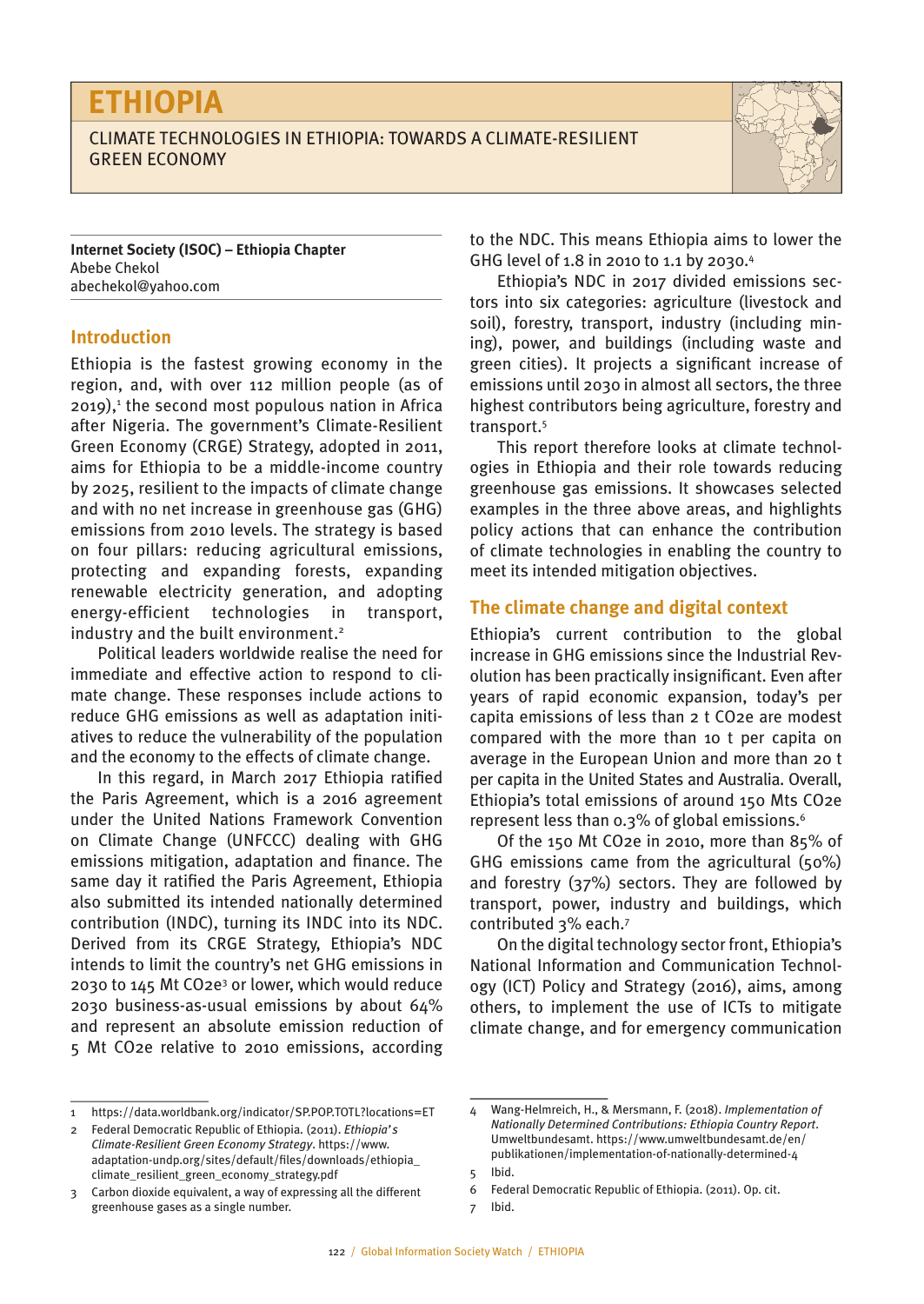and disaster relief.<sup>8</sup> The country has demonstrated some growth and development in the ICT sector over the last couple of decades, although it is still far behind several African countries.

As of 2018, the total telecom service subscribers reached 43.6 million, which is an increase of 15% from the previous year. The country has 41.92 million mobile voice subscribers and 22.3 million data and internet users. After years of low uptake due to high pricing, Ethio telecom reduced tariffs ranging from 40% to 50% in 2018, resulting in an increase in the use of data and voice traffic. The increase has been at a remarkable rate: 130% in data usage and 19% in voice.9

Ethiopia's climate mitigation, adaptation and resilience efforts are rooted in its CRGE Strategy, issued in 2011. Its implementation is currently overseen and coordinated by the Ministry of Environment and Climate Change.10 This strategy, along with its NDC from the Paris Agreement, is currently under revision. In June 2020, Ethiopia disclosed its first-ever 10-year economic development plan called "Ethiopia: An African Beacon of Prosperity". According to the prime minister, the 10-year plan aims to bring quality-based economic growth; increase production and competitiveness; build a green and climate-resilient economy; realise institutional transformation; ensure fair and equitable opportunities for women and youth; and guarantee private sector-led growth.<sup>11</sup>

Going forward, Ethiopia has also recently launched its "Digital Ethiopia 2025: A Digital Strategy for Ethiopia Inclusive Prosperity" strategy for the next five years. This is based on its homegrown economic reform agenda of realising digital transformation in the country. This would be done by creating a digitally enabled society focusing on four strategic sectors, namely agriculture, manufacturing, building IT-enabled services, and tourism.12 Therefore, digital transformation will be at the centre of realising the economic reform agenda of the next five years.

#### **Climate technologies in Ethiopia**

ICTs provide solutions to monitor, mitigate and adapt to the challenges of climate change. Several climate technology initiatives in the country demonstrate the range of measures that are being deployed by the different stakeholders to reduce greenhouse gas emissions, build resilience to the climate crisis, and contribute to the country's 2030 targets.

For the agricultural and agro-pastoral sectors, a change in the climate means that traditional techniques and knowledge may no longer work. The change in weather events that may lead to changes in the environment requires new solutions, and better information for farmers. In this regard, ICTs play an important role through the use of mobile applications and mobile services including SMS and interactive voice response (IVR). To this end, Ethiopia has launched a digital agro-climate advisory platform, called EDACaP, which is composed of four complementary elements: an agro-climate database hub, climate modelling, crop modelling and a dissemination platform. The data is then interpreted, and advisories are produced on yield forecasts, agro-climate and climate scenarios that have targeted elements including the selection of crop fields and varieties, timing for planting and harvesting, ideal irrigation approaches, as well as measures to prevent pests and diseases. The advisories are delivered through SMS, IVR and radio to development agents and farmers in local languages. This helps smallholder farmers to manage climate risks, enhances their adaptive capacity, and builds their resilience.

The pilot phase of EDACaP has already reached 82,000 smallholder farmers across the country and is expected to reach 16.7 million farmers once it is scaled up by the Ministry of Agriculture. This includes reaching the nation's more than 60,000 agricultural agents in specific geographies and agricultural value chains. The translation of this complex science into a form that smallholder farmers can understand would help improve their decision making on diverse areas from production to ensuring market access for their produce.<sup>13</sup> The EDACaP platform is expected to reach 86 targeted districts (woredas) under the Agricultural Growth

<sup>8</sup> Federal Democratic Republic of Ethiopia. (2016). *The National Information and Communication Technology (ICT) Policy and Strategy: Final Draft.* [https://mint.gov.et/docs/the-national](https://mint.gov.et/docs/the-national-information-and-communication-technology-ict-policy-and-strategy-2/?lang=en)[information-and-communication-technology-ict-policy-and](https://mint.gov.et/docs/the-national-information-and-communication-technology-ict-policy-and-strategy-2/?lang=en)[strategy-2/?lang=en](https://mint.gov.et/docs/the-national-information-and-communication-technology-ict-policy-and-strategy-2/?lang=en)

<sup>9</sup> Ethio telecom. (2019). *Ethio telecom 2018/2019 Ethiopian Fiscal Year Business Performance Report*. [https://www.ethiotelecom.](https://www.ethiotelecom.et/2018-19-efy-p-reporte/) [et/2018-19-efy-p-reporte/](https://www.ethiotelecom.et/2018-19-efy-p-reporte/)

<sup>10</sup> Federal Democratic Republic of Ethiopia. (2016). *Growth and Transformation Plan II (GTP II) (2015/16-2019/20). Volume I: Main Text*. <https://ethiopia.un.org/en/download/2447/15231>

<sup>11</sup> Ethiopian Monitor. (2020, 11 June). Ethiopia Unveils 10-Year Development Plan. [https://ethiopianmonitor.com/2020/06/11/](https://ethiopianmonitor.com/2020/06/11/ethiopia-unveils-10-year-development-plan/) [ethiopia-unveils-10-year-development-plan](https://ethiopianmonitor.com/2020/06/11/ethiopia-unveils-10-year-development-plan/)

<sup>12</sup> Ministry of Innovation and Technology. (2020). *Digital Ethiopia 2025: A Digital Strategy for Ethiopia Inclusive Prosperity*. [https://](https://www.pmo.gov.et/media/other/b2329861-f9d7-4c4b-9f05-d5bc2c8b33b6.pdf) [www.pmo.gov.et/media/other/b2329861-f9d7-4c4b-9f05](https://www.pmo.gov.et/media/other/b2329861-f9d7-4c4b-9f05-d5bc2c8b33b6.pdf) [d5bc2c8b33b6.pdf](https://www.pmo.gov.et/media/other/b2329861-f9d7-4c4b-9f05-d5bc2c8b33b6.pdf)

<sup>13</sup> Samuel, S. (2019, 16 November). Launching digital agroclimate advisory platform in Ethiopia. *The Reporter*. [https://www.thereporterethiopia.com/article/](https://www.thereporterethiopia.com/article/launching-digital-agro-climate-advisory-platform-ethiopia) [launching-digital-agro-climate-advisory-platform-ethiopia](https://www.thereporterethiopia.com/article/launching-digital-agro-climate-advisory-platform-ethiopia)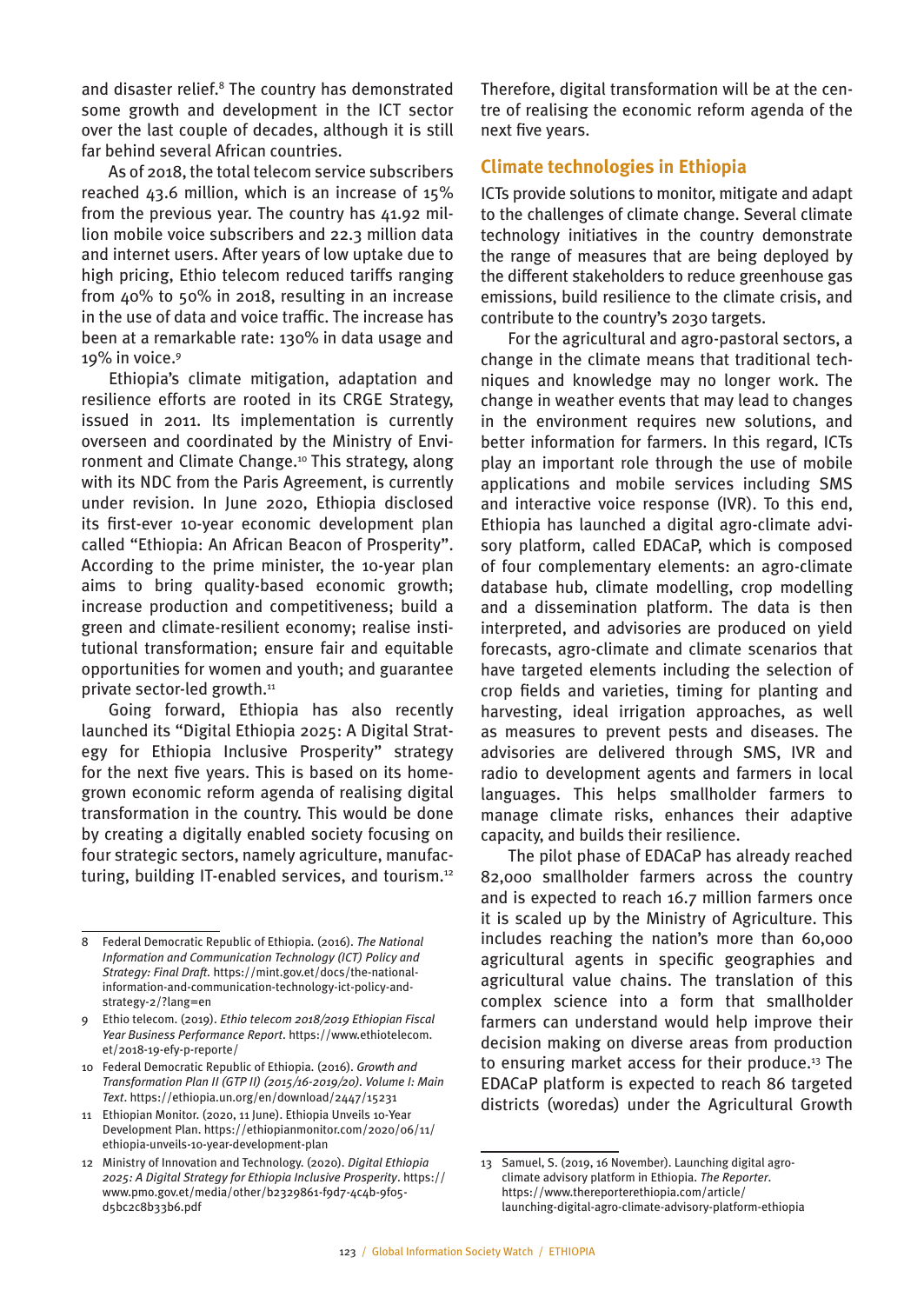Programme (AGP), covering eight regional states, and 25 agricultural research centres (17 federal and eight regional).<sup>14</sup>

A similar service called YeZaRe.<sup>15</sup> developed by the social enterprise Echnoserve, is a digital mobile system that provides weather and market data to smallholder farmers, as well as connecting these farmers to markets to boost both their livelihood incomes as well as their climate resilience. The service currently has over 35,000 registered users, including farmers, cooperatives, extension workers and wholesalers.16 As the sector strategy indicates, the agriculture and forestry sectors are the most vulnerable to the impacts of climate change. They also play a major role in Ethiopia's economy, given that they contribute  $43\%$  to the country's GDP. around 80% to employment and approximately 75% to export commodity value.17

In this context, reinforcing previous initiatives, a mega reforestation initiative led by the prime minister in a bid to plant 20 billion trees during a four-year period began in 2019 with more than four billion seedlings planted. This included close to 350 million planted in one 12-hour period in July 2019, $18$ which would be a world record. In August 2020 the government announced that it had reached the target of planting five billion trees.19

During the planting and in the future maintenance of the trees, the Ministry of Innovation and Technology and the Ethiopian Space Science and Technology Institute were tasked to ensure the sustainability of the planted trees using a digital system. The two institutions have used GPS coordinates to map the planting sites. This initiative was expected to significantly increase the national forest coverage from 15.5% in 2019 in to 20% in 2020.20

Ethiopia's recent NDC report for the transport sector shows that its contribution could reach 12.2 Mt CO2e in 2030 relative to business as usual, which is still slightly above the targeted emission

reduction contribution envisaged for the transport sector in Ethiopia's NDC (10 Mt CO2e). This means that additional mitigation measures are required.

It is estimated that about 90% of transportation in the export and import sectors as well as 95% of public transport services are handled by road transport, which was responsible for emissions of 5.5 Mt CO2e in 2013.21 The total number of vehicles registered in Ethiopia currently, including motor bicycles and locally assembled vehicles, is 1,071,345, with over half of the total registered located in the capital Addis Ababa (55.63%). This is followed by Oromiya (15.98%), Amhara (8.7%), Southern region (8.7%), Tigray (4.9%), Dire Dawa (2.04%), Somali region (1.4%), Benishangul (0.82%), Harar (0.74%), Afar (0.61%), and Gambella  $(0.51\%)$ .<sup>22</sup> As the sector is primarily powered by fossil fuels, it is responsible for environmental externalities such as greenhouse gas emissions.

In this regard, among the mitigation potentials identified by national strategies are improving public transit through a light-rail transit system, a bus rapid transit system using electronic trolley buses, fuel efficiency standards for vehicles, and alternative fuels and propulsion systems such as increasing the share of hybrid and plug-in electric vehicles.

To this end, small pilot projects for battery-charged electric cars have been set up. Among others, an electric cars initiative was introduced by the Japanese electric auto manufacturing company Mitsui, which successfully trialled its three-wheel electric car (E-Trike) and launched an assembly plant in Ethiopia in April 2019. An E-Trike consumes 7.3 kilowatts of electric power per hour and can travel 80 kilometres after fully charging its battery for six to seven hours.<sup>23</sup> Prior to this initiative, with support from the United Nations Development Programme (UNDP), an electronic vehicle pilot project was implemented by the Environmental Protection Authority and dVentus Technologies in 2013, introducing 12 e-taxis to serve four cities in Ethiopia. Designed to use batteries, this e-taxi can cover more than 50 kilometres once fully charged.<sup>24</sup> Both

<sup>14</sup> Ibid.

<sup>15</sup> <https://yezare.info/index.php>

<sup>16</sup> <https://yezare.info/PublicMarket.php>

<sup>17</sup> Federal Democratic Republic of Ethiopia. (2015). *Ethiopia's Climate Resilient Green Economy – Climate Resilience Strategy: Agriculture and Forestry*.

<sup>18</sup> Myers, J. (2020, 5 June). Ethiopia wants to plant 5 billion seedlings this year. *World Economic Forum*. [https://www.](https://www.weforum.org/agenda/2020/06/ethiopia-is-going-to-plant-5-billion-seedlings-this-year/) [weforum.org/agenda/2020/06ethiopia-is-going](https://www.weforum.org/agenda/2020/06/ethiopia-is-going-to-plant-5-billion-seedlings-this-year/)[to-plant-5-billion-seedlings-this-year](https://www.weforum.org/agenda/2020/06/ethiopia-is-going-to-plant-5-billion-seedlings-this-year/)

<sup>19</sup> FBC. (2020). Ethiopia Successfully Finalises Planting of 5 billion trees: PM Abiy Ahmed. *FBC*. [https://www.fanabc.com/english/](https://www.fanabc.com/english/ethiopia-successfully-finalizes-planting-of-5-billion-trees-pm-abiy-ahmed) [ethiopia-successfully-finalizes-planting-of-5-billion-trees-pm-abiy](https://www.fanabc.com/english/ethiopia-successfully-finalizes-planting-of-5-billion-trees-pm-abiy-ahmed)[ahmed](https://www.fanabc.com/english/ethiopia-successfully-finalizes-planting-of-5-billion-trees-pm-abiy-ahmed)

<sup>20</sup> Hailemariam, B. (2019, 27 July). Tree Planting Campaign: Audacity or a Pipe Dream? *Addis Fortune*. [https://addisfortune.news/](https://addisfortune.news/tree-planting-campaign-audacity-or-a-pipe-dream/) [tree-planting-campaign-audacity-or-a-pipe-dream](https://addisfortune.news/tree-planting-campaign-audacity-or-a-pipe-dream/)

<sup>21</sup> Wang-Helmreich, H., & Mersmann, F. (2018). Op. cit.

<sup>22</sup> The total number of vehicles that the country imported and registered during the 2018-2019 fiscal year (which ended 7 July 2019) surpassed the amount Ethiopia had imported the previous year by 30,834 to become 135,457 vehicles in a year. New Business Ethiopia. (2019, 3 August). Ethiopia imports 135,457 vehicles in a year. [https://newbusinessethiopia.com/trade/](https://newbusinessethiopia.com/trade/ethiopia-imports-135-457-vehicles-in-a-year/) [ethiopia-imports-135-457-vehicles-in-a-year](https://newbusinessethiopia.com/trade/ethiopia-imports-135-457-vehicles-in-a-year/)

<sup>23</sup> Behailu, M. (2019, 27 April). Japanese company introduces electric car in Ethiopia. *The Ethiopian Herald*. [https://www.press.et/](https://www.press.et/english/?p=5145) [english/?p=5145#](https://www.press.et/english/?p=5145)

<sup>24</sup> UNDP. (2013, 29 March). Ethiopia Pilots Electric Vehicles. [https://](https://www.et.undp.org/content/ethiopia/en/home/presscenter/articles/2013/03/29/ethiopia-pilots-electric-vehicles-.html) [www.et.undp.org/content/ethiopia/en/home/presscenter/](https://www.et.undp.org/content/ethiopia/en/home/presscenter/articles/2013/03/29/ethiopia-pilots-electric-vehicles-.html) [articles/2013/03/29/ethiopia-pilots-electric-vehicles-.html](https://www.et.undp.org/content/ethiopia/en/home/presscenter/articles/2013/03/29/ethiopia-pilots-electric-vehicles-.html)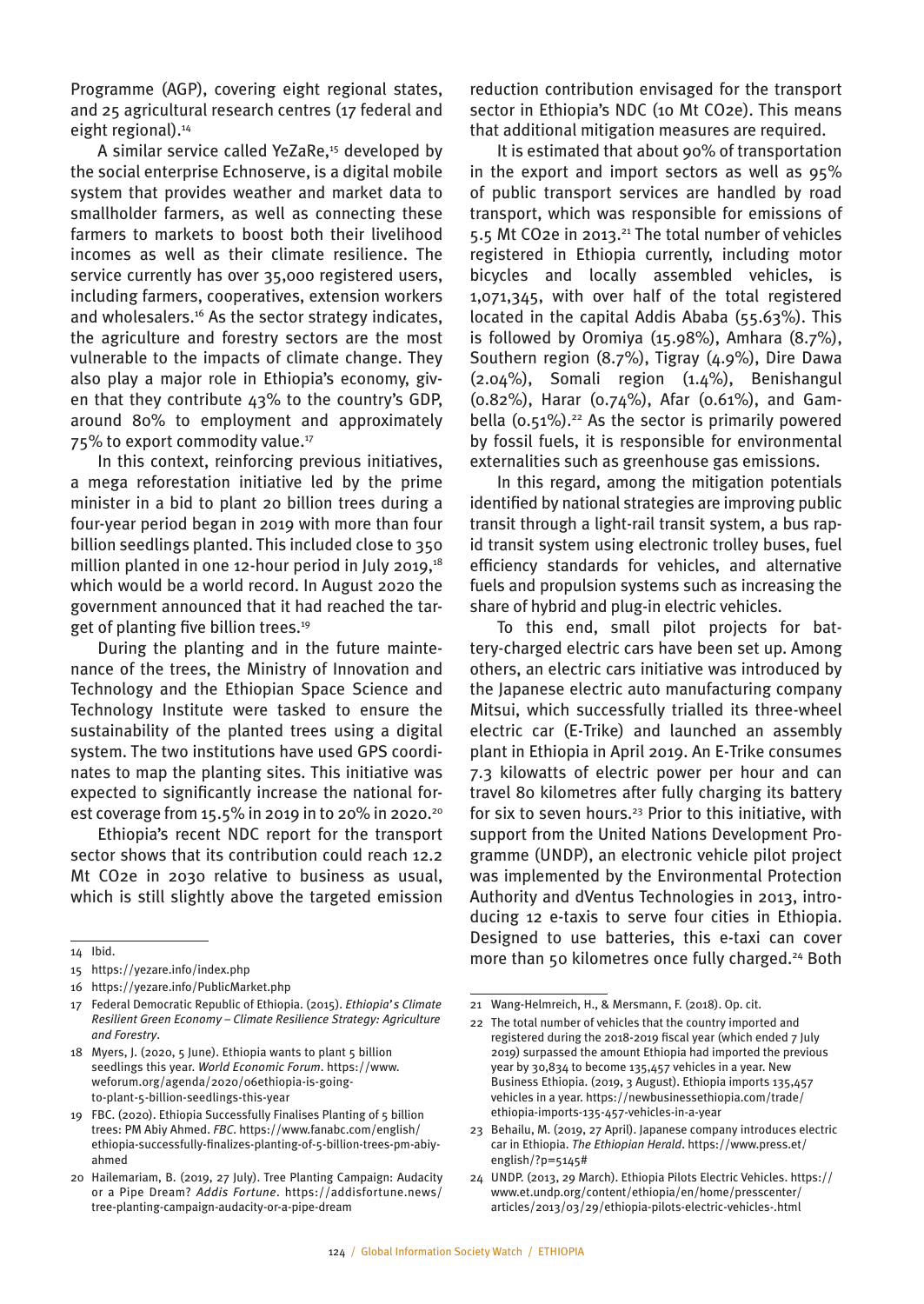of these have been introduced in support of the Ethiopian green economic policy to demonstrate the huge potential that they have in reducing environmental pollution.

Besides these pilot initiatives, a fully-fledged all-electric car assembling plant has been set up by Marathon Motor Engineering, a joint venture between the great long distance runner Haile Gebreselassie and Hyundai. The Hayundai Ioniq electric car is a compact hatchback with a trio of powertrains which can travel up to 200 kilometres on a single charge.25 Studies show that driving the Hyundai Ioniq would be six times cheaper than the cost of the same trip in a Toyota Corolla.26

Finally, one of the areas that climate technologies have great impact in is the energy sector, which contributes a share of about 15% of the total emissions in Ethiopia, or 22 MtCO2e.<sup>27</sup> The country's strategy towards emission reductions to achieve its mitigation goal for 2030 in this area includes leapfrogging to modern and energy-efficient technologies.

One example that has great potential to ensure energy efficiency is the use of smart energy meters. In this regard, dVentus Technologies provides a smart grid system which can be customisable to different operating environments.28 The system improves energy efficiency, increasing access to power and reducing waste. The system is also available in both single and three phase, enabling two-way communication through Wi-Fi, WLAN or GSM/GPRS, allowing remote connection or disconnection. dVentus Technologies has also secured a grant under the African Development Bank's Sustainable Energy Fund for Africa programme to establish a local manufacturing facility of smart meters in Ethiopia.29

Each of these initiatives will support one or several of the four pillars of the green economy mentioned above, and will complement existing programmes and policy measures aimed at increasing resource efficiency. However, for the country to meet its 2030 targets for the green economy, further improvements are necessary, including reduced emission intensity (in the industrial sector given Ethiopia's ambition of becoming the manufacturing hub in Africa) and fossil fuel share (in the national energy mix), and enhancing climate-smart agriculture.

#### **Conclusion**

The report highlights how ICTs can be harnessed to mitigate, adapt to and monitor the impacts of climate change. This includes the different areas of applications for climate monitoring and weather forecasting which are crucial in early-warning and disaster relief communications and advisories as showcased in the implementation of EDACaP. Furthermore, ICTs and other technologies in the form of smart electricity grids have demonstrated great potential in addressing climate change by helping distribute and use power more efficiently, and to integrate renewable sources of energy in their systems. For example, the dVentus Technologies smart electric meters have a direct impact in efficient billing and load management, resulting in smaller power losses, including fewer power outages.

The current aggressive reforestation programme in Ethiopia holds great promise in realising the possible negative emissions of  $-40$  Mt CO2e in forestry<sup>30</sup> that could enable overall achievement of the intended nationally determined contribution by 2030. On the other hand, the transport sector is expected to have increased its emissions contribution from 10 Mt CO2e to 30 Mt CO2e. In this context, some of the initiatives with regard to efficiency standards and the increased adoption of electric vehicles could play a significant role in limiting the emissions. This is particularly the case given the various incentives and regulations for increased adoption of environmentally friendly transport means in the next decade to meet the intended targets.

Finally, on one hand the government's next fiveyear digital strategy for Ethiopia should enable increased digitalisation and the adoption of digital technologies to help mitigate climate change. On the other hand, Ethiopia's ambition in becoming a manufacturing hub in Africa needs to be aligned with promoting green technology and realising the digital transformation of industrial processes by progressively adopting industry 4.0 technologies that respond to the challenge of climate change.

<sup>25</sup> Tekle, T. (2020, 28 July). Ethiopia unveils locally-assembled electric car. *The East African*. [https://www.theeastafrican.co.ke/tea/](https://www.theeastafrican.co.ke/tea/business/ethiopia-unveils-locally-assembled-electric-car-1907430) [business/ethiopia-unveils-locally-assembled-electric-car-1907430](https://www.theeastafrican.co.ke/tea/business/ethiopia-unveils-locally-assembled-electric-car-1907430)

<sup>26</sup> Kuhudzai, R. J. (2020, 27 July). First Ethiopian-Assembled All-Electric Hyundai Ioniq Rolls Out of Haile Gebreselassie's Marathon Motor Engineering Plant. *CleanTechnica*. [https://cleantechnica.](https://cleantechnica.com/2020/07/27/first-ethiopian-assembled-all-electric-hyundai-ionic-rolls-out-of-haile-gebrselassies-marathon-motor-engineering-plant/) [com/2020/07/27/first-ethiopian-assembled-all-electric](https://cleantechnica.com/2020/07/27/first-ethiopian-assembled-all-electric-hyundai-ionic-rolls-out-of-haile-gebrselassies-marathon-motor-engineering-plant/)[hyundai-ionic-rolls-out-of-haile-gebrselassies-marathon-motor](https://cleantechnica.com/2020/07/27/first-ethiopian-assembled-all-electric-hyundai-ionic-rolls-out-of-haile-gebrselassies-marathon-motor-engineering-plant/)[engineering-plant](https://cleantechnica.com/2020/07/27/first-ethiopian-assembled-all-electric-hyundai-ionic-rolls-out-of-haile-gebrselassies-marathon-motor-engineering-plant/)

<sup>27</sup> Wang-Helmreich, H., & Mersmann, F. (2018). Op. cit.

<sup>28</sup> <http://www.dventus.com/SmartElectricMeter.html>

<sup>29</sup> African Development Bank Group. (2014, 16 December). SEFA to support dVentus Technologies in the manufacturing of smart meters in Ethiopia. [https://www.afdb.org/en/news-and-events/](https://www.afdb.org/en/news-and-events/sefa-to-support-dventus-technologies-in-the-manufacturing-of-smart-meters-in-ethiopia-13864) [sefa-to-support-dventus-technologies-in-the-manufacturing-of](https://www.afdb.org/en/news-and-events/sefa-to-support-dventus-technologies-in-the-manufacturing-of-smart-meters-in-ethiopia-13864)[smart-meters-in-ethiopia-13864](https://www.afdb.org/en/news-and-events/sefa-to-support-dventus-technologies-in-the-manufacturing-of-smart-meters-in-ethiopia-13864)

<sup>30</sup> Wang-Helmreich, H., & Mersmann, F. (2018). Op. cit.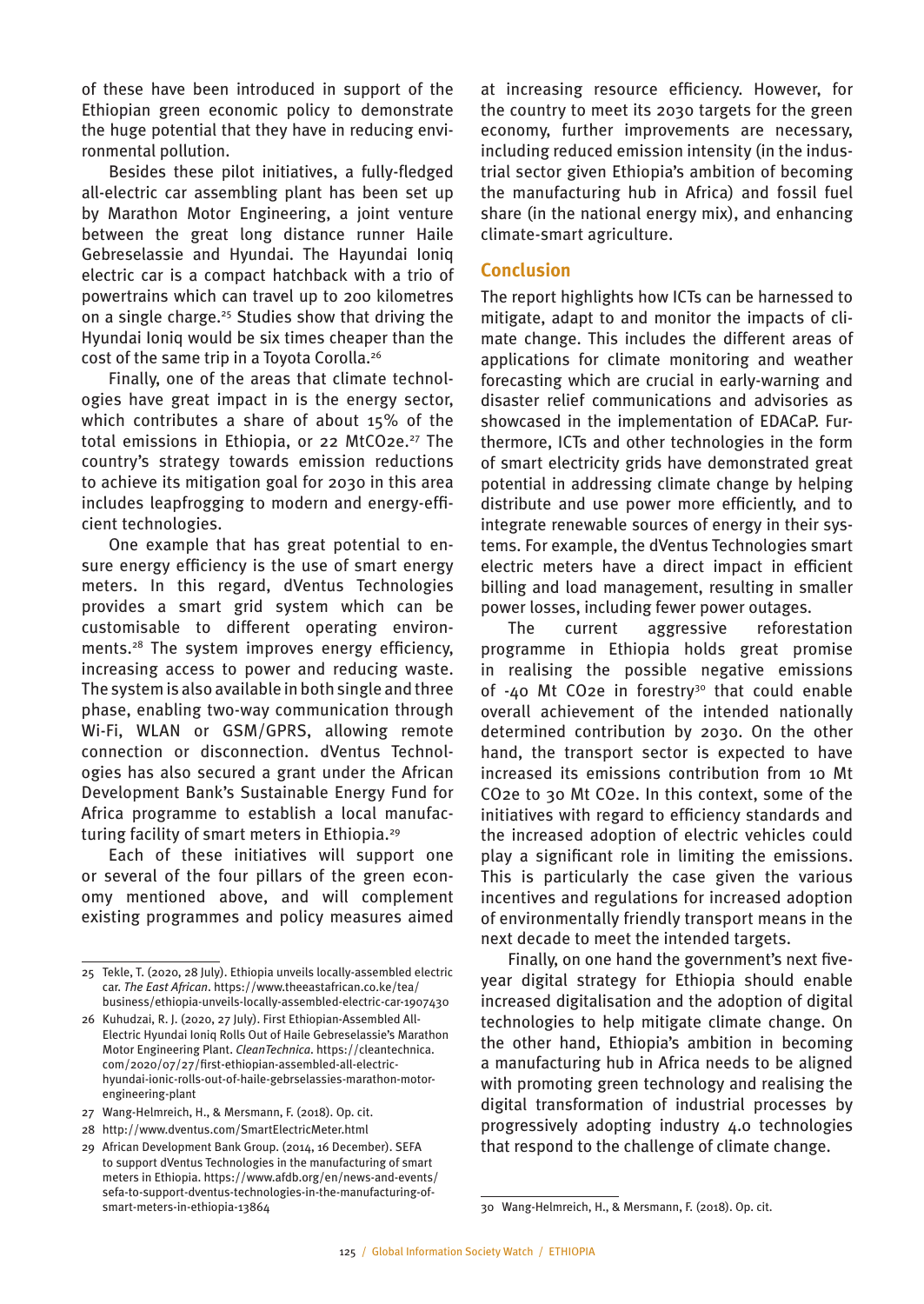#### **Action steps**

Although countries face an uncertain future path in economies when it comes to long-term development, it is apparent that the COVID-19 pandemic will catalyse digital transformation and the adoption of technology. The pandemic is also an opportune time to align development objectives with climate change targets. In this context, the following action steps are recommended for consideration by policy makers and other stakeholders:

• Improve access to infrastructure, including the internet links to the global network, and national and inter-regional networks.

- Create enabling policy frameworks and incentives, including building on the current reform in the telecom market that allows for new entrants.
- Invest in skills and training in order to maximise the benefit of digital infrastructure. This includes investing in education through continued learning and promoting digital and other new technology skills.
- Create public-private sector partnerships to facilitate exchange between policy makers and digital service providers through designated innovation hubs and incubators to promote innovation in climate technologies.